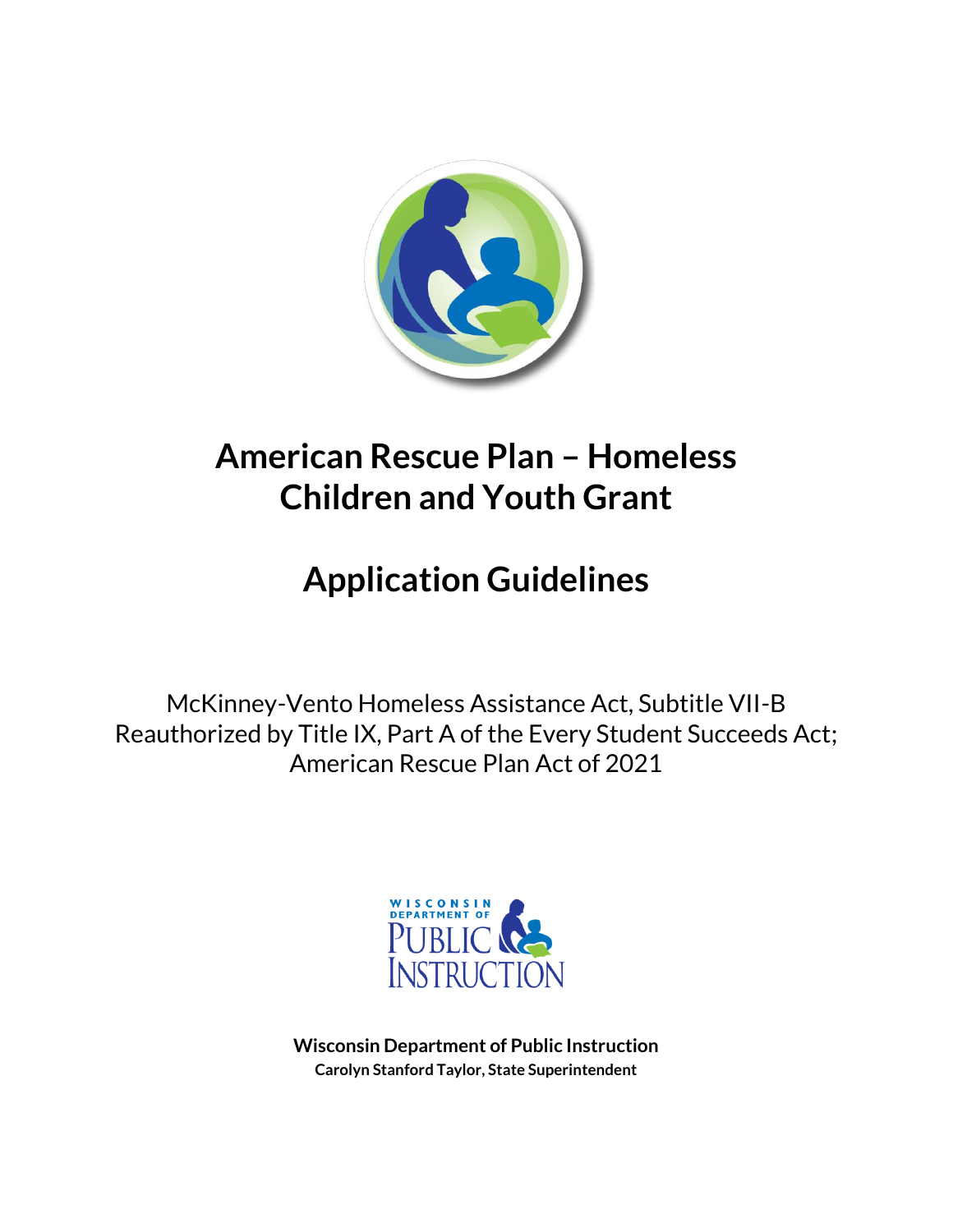Please direct questions to:

Kristine Nadolski State Coordinator, EHCY Program Title I and School Support Team Division for Student and School Success Wisconsin Department of Public Instruction 125 South Webster Street, PO Box 7841 Madison, WI 53707-7841 (608) 267-7338 [kristine.nadolski@dpi.wi.gov](mailto:kristine.nadolski@dpi.wi.gov)

or

Karen Rice State Coordinator, EHCY Program Title I and School Support Team Division for Student and School Success Wisconsin Department of Public Instruction 125 South Webster Street, PO Box 7841 Madison, WI 53707-7841 (608) 267-1284 [karen.rice@dpi.wi.gov](mailto:karen.rice@dpi.wi.gov)

© 2021 Wisconsin Department of Public Instruction

The Wisconsin Department of Public Instruction does not discriminate on the basis of sex, race, color, religion, creed, age, national origin, ancestry, pregnancy, marital status or parental status, sexual orientation, or ability and provides equal access to the Boy Scouts of America and other designated youth groups.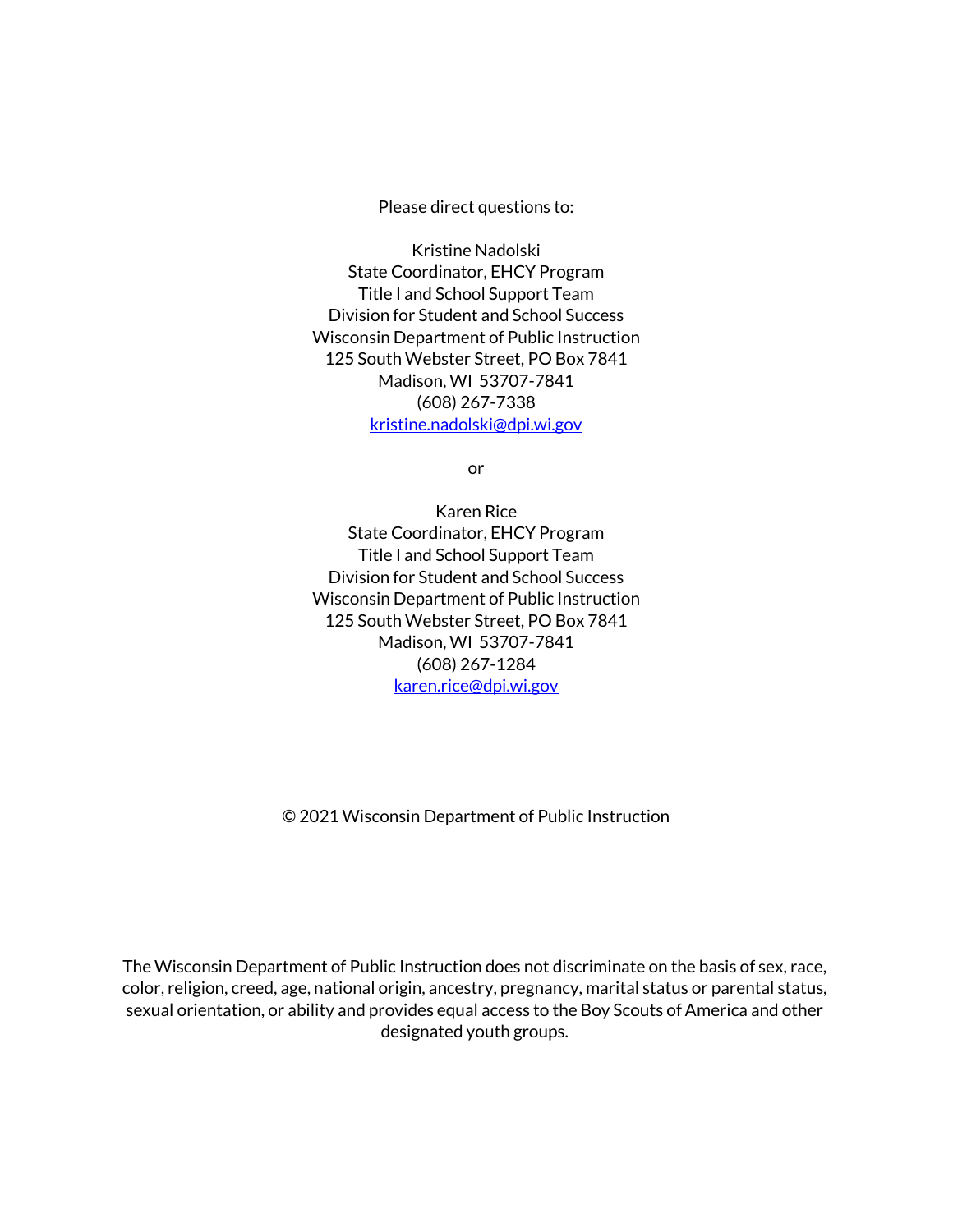### **Table of Contents**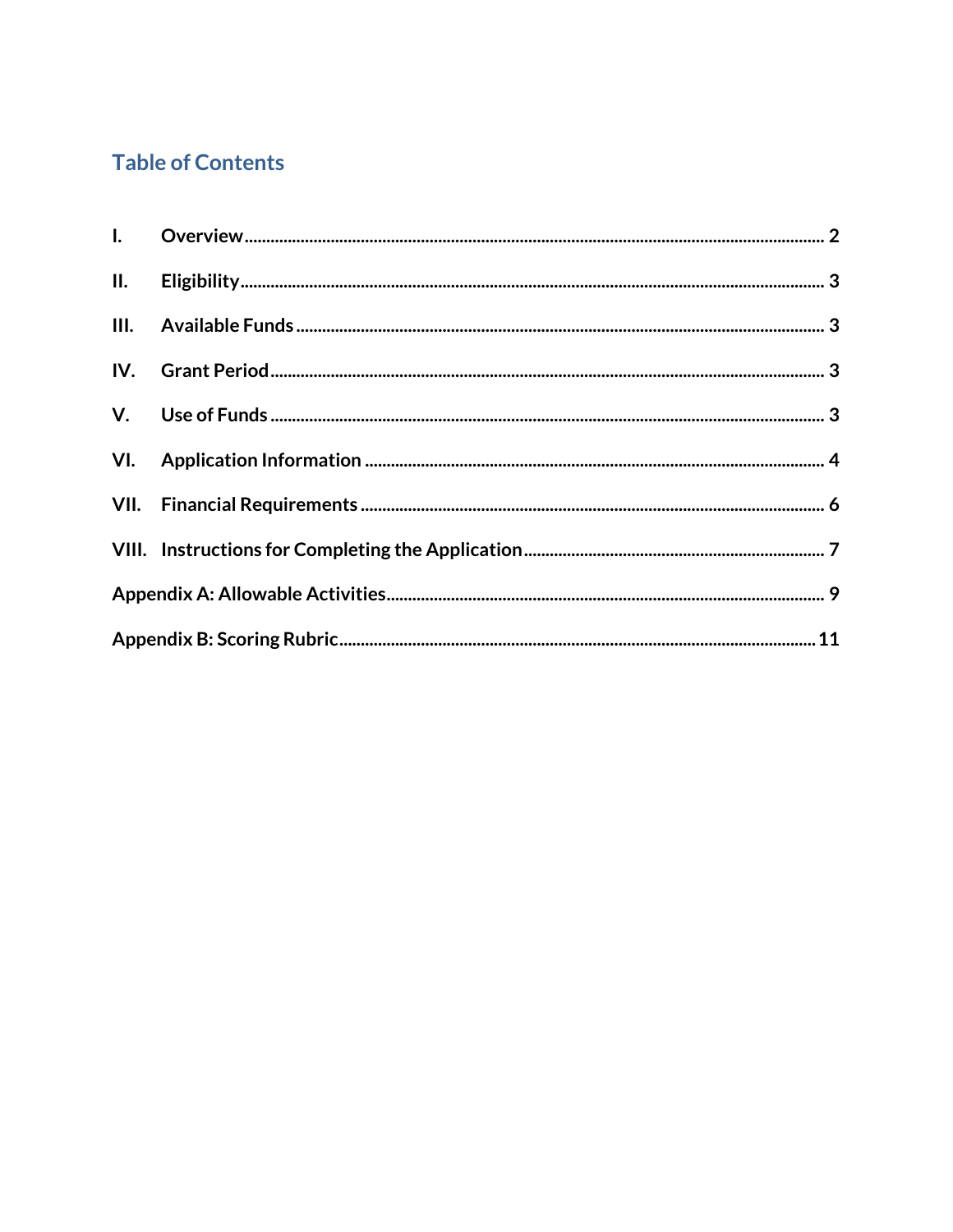#### <span id="page-3-0"></span>**Grant at a Glance:**

|                             | McKinney-Vento Homeless Assistance Act, Subtitle VII-B                                                                   |
|-----------------------------|--------------------------------------------------------------------------------------------------------------------------|
|                             | Reauthorized by Title IX, Part A of the Every Student Succeeds Act;                                                      |
| <b>Authorizing Statues</b>  | American Rescue Plan Act of 2021                                                                                         |
| Eligible Applicants         | Wisconsin public school districts and independent charter schools                                                        |
| <b>Application Due Date</b> | June 18, 2021                                                                                                            |
| Availability of Funds       | July 1, 2021 - June 30, 2024                                                                                             |
| Available Funds             | $$30,000 - $50,000$                                                                                                      |
|                             | Kristine Nadolski: kristine.nadolski@dpi.wi.gov or (608) 267-7338<br>Karen Rice: karen.rice@dpi.wi.gov or (608) 267-1284 |
| <b>Program Contacts</b>     | Clara Pfeiffer: clara.pfeiffer@dpi.wi.gov or (608) 261-6324                                                              |

#### **I. Program Overview**

The Wisconsin Department of Public Instruction (DPI) Education for Homeless Children and Youth (EHCY) program is authorized under the McKinney-Vento Homeless Assistance Act, as amended by the Every Student Succeeds Act (ESSA) of December 2015. The Wisconsin EHCY program addresses the needs of students experiencing homelessness in local educational agencies (LEAs) throughout the state by supporting homeless liaisons and by distributing funds from the United States Department of Education (USDE). DPI designates two statewide EHCY coordinators to provide training and technical assistance, review and create policies and procedures, and monitor LEAs for program compliance to ensure that children and youth experiencing homelessness are able to attend and fully participate in school. The mission of the DPI EHCY program is to ensure educational equity and success for students experiencing homelessness by providing support on the McKinney-Vento Homeless Assistance Act. Our vision is that all students experiencing homelessness are provided the opportunity and supports needed to achieve their goals and own their future.

The intent of the McKinney-Vento Homeless Assistance Act is to ensure all children and youth who lack a fixed, regular, and adequate nighttime residence receive access to the same free, appropriate public education as provided to other children and youth. Under the McKinney-Vento Homeless Assistance Act, DPI and LEAs are required to develop, review, and revise policies to remove barriers to the enrollment, attendance, and the academic success of children and youth experiencing homelessness and provide this student population with the opportunity to meet the same challenging State academic standards to which all students are held.

DPI received funds through the Federal [American Rescue Plan Act -](https://oese.ed.gov/offices/american-rescue-plan/american-rescue-plan-elementary-secondary-school-emergency-relief-homeless-children-youth-arp-hcy/) Homeless Children and [Youth \(ARP-HCY\) grant](https://oese.ed.gov/offices/american-rescue-plan/american-rescue-plan-elementary-secondary-school-emergency-relief-homeless-children-youth-arp-hcy/) to support students experiencing homelessness; funding is divided into two tranches. The intent of the first tranche is to distribute funds to LEAs that have high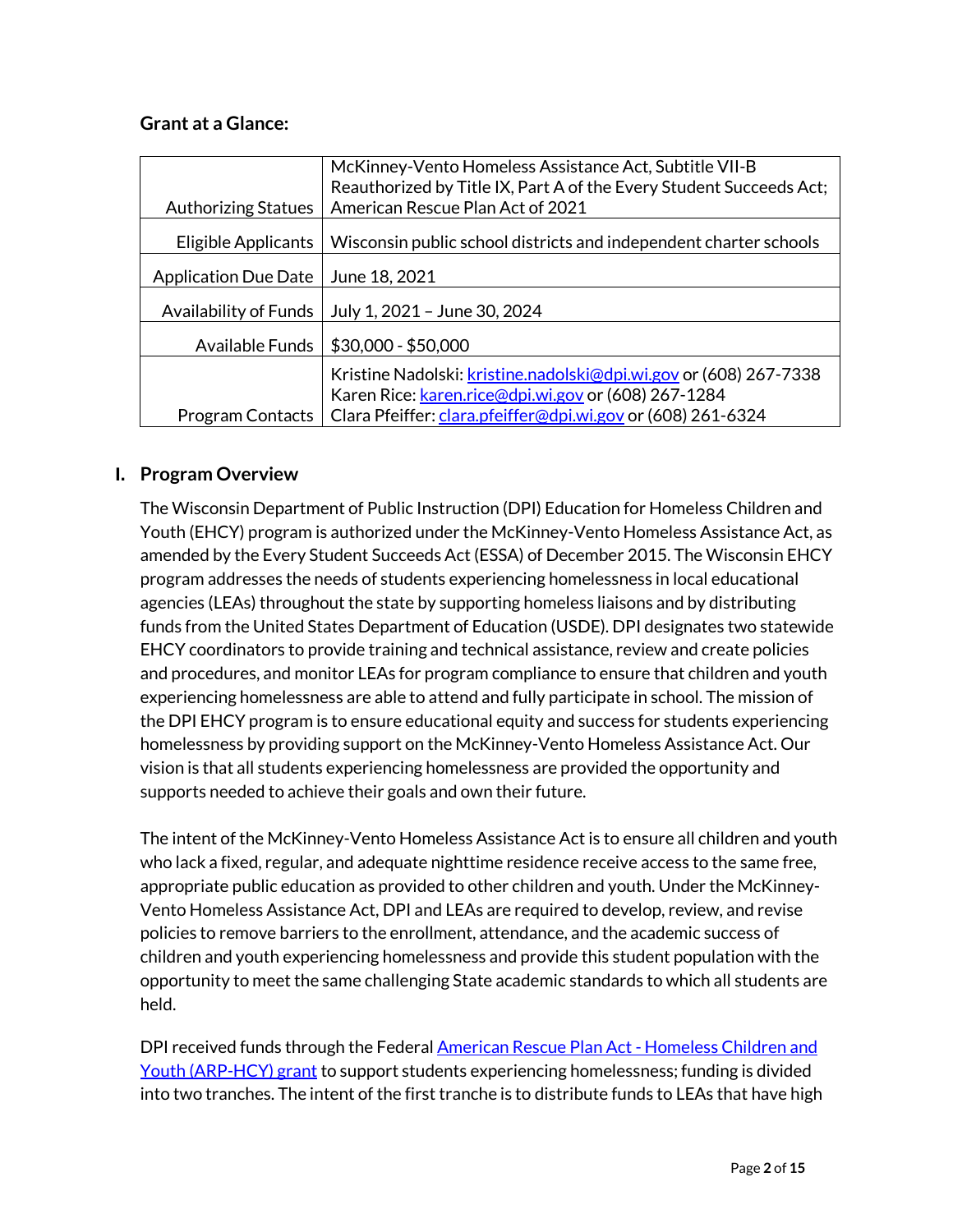needs and high numbers of identified students experiencing homelessness and to do so in a competitive manner. DPI is awaiting further information from USDE regarding the second tranche of funding.

#### <span id="page-4-0"></span>**II. Eligibility**

All Wisconsin LEAs, including public school districts and independent charter schools, are eligible to apply for the ARP-HCY grant. LEAs that are currently recipients of the 2020-23 EHCY 3-year grant need not apply to the ARP-HCY grant.

ARP-HCY grant applications must be submitted to Clara Pfeiffer, grants specialist via email **no later than 4:30 p.m. on Friday, June 18, 2021** and must have all required signatures to be considered for funding.

#### <span id="page-4-1"></span>**III. Available Funds**

The amount of grant funds made available to LEAs for this purpose is anticipated to be \$800,000. All grant subawards are contingent upon receipt of funding from USDE and may vary depending on the federal grant awarded to Wisconsin. LEAs can apply for funding based on the total number of students experiencing homelessness identified using the higher of either 2018-19 or 2019-20 certified data as reported in WISEdash for districts.

| <b>Identified Students</b>       |               |
|----------------------------------|---------------|
| <b>Experiencing Homelessness</b> | Maximum Award |
| $1 - 100$                        | \$30,000      |
| $101+$                           | \$50,000      |

#### <span id="page-4-2"></span>**IV. Grant Period**

It is anticipated that these grants funds will be available for use through June 30, 2024.

#### <span id="page-4-3"></span>**V. Use of Funds**

Grant funds may only be used for the 16 activities authorized under the McKinney-Vento Homeless Assistance Act [\(Appendix A\)](#page-10-0)(42 U.S.C. 11433(d)). Grant funds must be used in such a manner as to provide services to **all** identified children and youth experiencing homelessness.

Suggestions for LEAs on using ARP-HCY Part I funds to support students experiencing homelessness (full list of ideas o[n SchoolHouse Connection\)](https://schoolhouseconnection.org/how-to-use-arp-funds/) include:

- Increase outreach and identification
- Enhance communication options with students and families
- Increase counseling and social work services
- Facilitate the enrollment and retention of students experiencing homelessness
- Hire "systems navigators" to help families and youth access education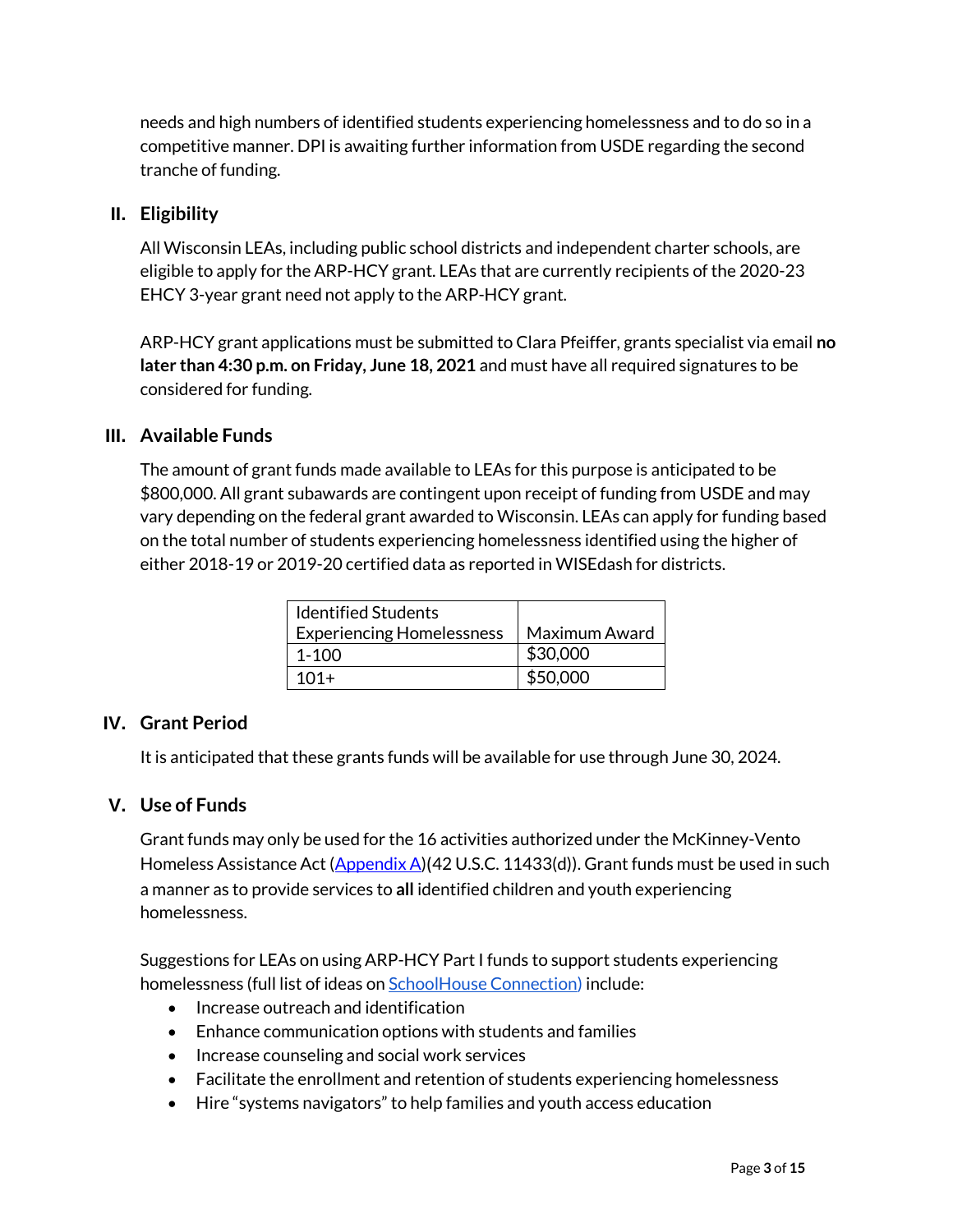- Provide academic coaching, in-person enrichment opportunities, and access to summer learning
- Offer early childhood education services for young children experiencing homelessness
- Make systems and processes more McKinney-Vento friendly
- Help meet rising mental health needs
- Provide more and better transportation options
- Provide homeless children and youth with wrap-around services to address the challenges of COVID-19

Overall, costs must be "reasonable and necessary" and align with the purpose of, and other requirements in, the EHCY statute. LEAs also should consider the extraordinary impact of the pandemic on students experiencing homelessness when making decisions about how to use funds.

#### <span id="page-5-0"></span>**VI. Application Information**

#### **A. EHCY Program Timeline**

| <b>Grant Application Timeline</b>                 |                  |  |  |
|---------------------------------------------------|------------------|--|--|
| <b>Grant Application Submission Period Begins</b> | June 2, 2021     |  |  |
| Grant Application due to DPI                      | June 18, 2021    |  |  |
| Applicants notified of intent to fund             | <b>July 2021</b> |  |  |

#### **B. Required Program Elements**

All LEAs must be in compliance with all sections of the McKinney-Vento Homeless Assistance Act. Grant recipients may be subject to a compliance review under the McKinney-Vento Act as determined by the EHCY grants specialist.

Grant recipients must be able to collect and promptly provide data and information to DPI in order for the State to meet requirements for the U.S. Department of Education related to ARP-HCY funds. Data and information could include, but is not limited to, numbers of students experiencing homelessness identified and supported through ARP-HCY funding, specific details about supports and services received by students, and a description of how ARP-HCY supplements the support and services provided with ARP ESSER funds and does not replace the use of ARP ESSER funds to support the needs of students experiencing homelessness.

Grant recipients may choose to participate in technical assistance calls scheduled by the DPI EHCY team for support on using ARP-HCY funds, best practices and compliance under the McKinney-Vento Act.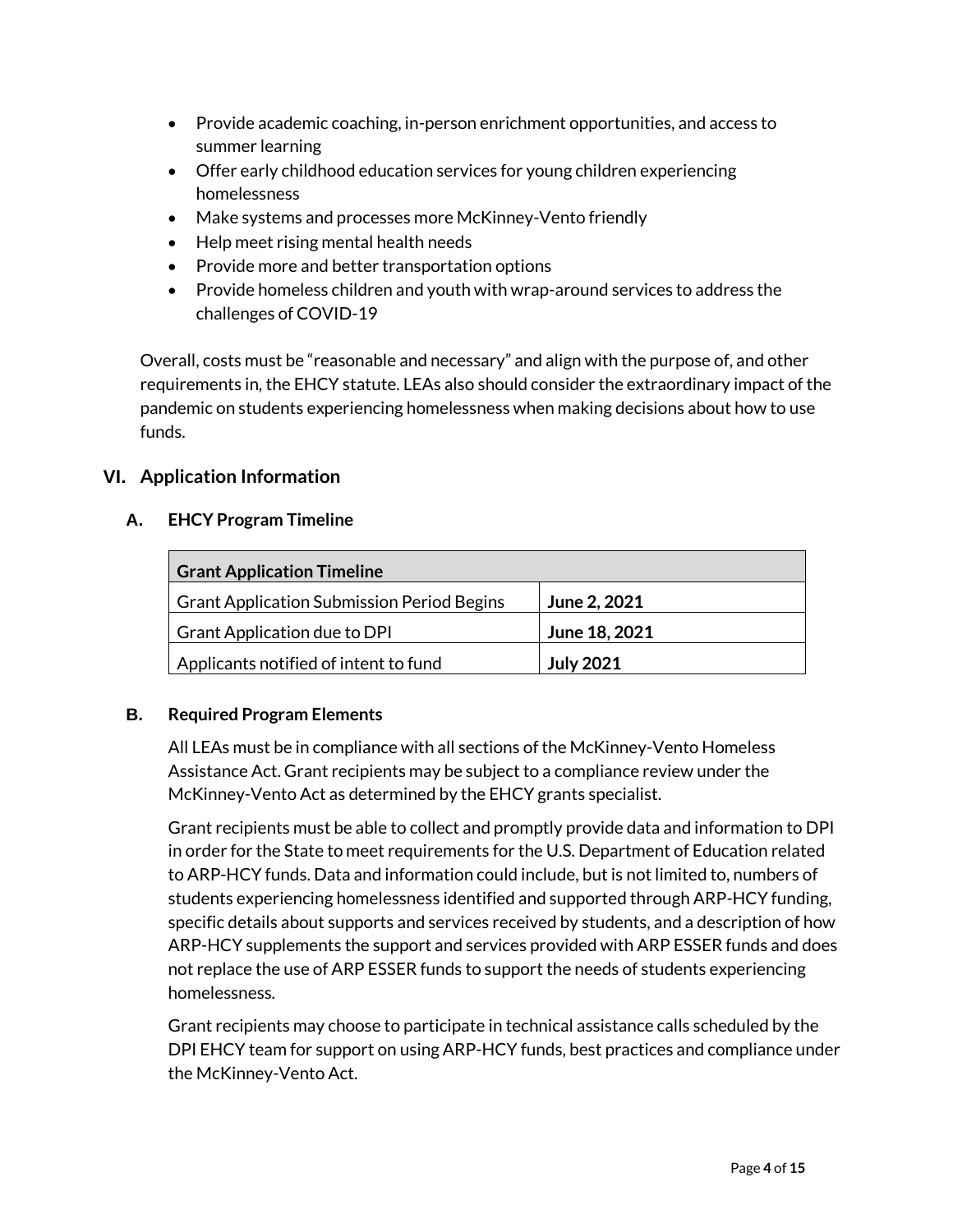#### **C. Grant Budget and Budget Narrative**

A budget narrative is required when submitting the grant application. The budget narrative should describe how the applicant intends to use funds.

The budget for the grant will be completed in WISEgrants after DPI sends the intent to fund notification to the LEA. Information on the opening of budgets will be provided to grant recipients at a later time.

#### **D. Review Process**

The EHCY grant is a competitive grant and will follow the DPI competitive, discretionary grant process. Applications will be read by at least two DPI staff as well as a panel of external reviewers chosen by DPI. All internal and external reviewers will use the scoring rubric found in  $\Delta$ ppendix  $\overline{B}$  to evaluate applications.

In accordance with the McKinney-Vento Homeless Assistance Act (42 U.S.C. 11433(c)(2)(A-D)), DPI will award available funds on the basis of need of the LEA determined by using the following criteria:

- 1. The number of homeless children and youth enrolled in early childhood education and other preschool programs, elementary schools, and secondary schools within the area served by the LEA or consortium.
- 2. The need, outlined in the application, of children and youth experiencing homelessness, and the ability of the local educational agency/agencies to meet such needs.
- 3. The extent to which the proposed use of funds will facilitate the identification, enrollment, retention, and educational success of homeless children and youth.
- 4. The extent to which the application reflects coordination with other local and State agencies that serve homeless children and youth.
- 5. The extent to which the applicant exhibits in the application and in current practice (as of the date of submission of the application) a commitment to education for all homeless children and youth.

In accordance with the McKinney-Vento Homeless Assistance Act (42 U.S.C. 11433(c)(3)(A-I)), in determining the quality of the proposed applications, DPI shall consider the following:

- 1. The applicant's needs assessment and the likelihood that the program presented in the application will meet such needs.
- 2. The types, intensity, and coordination of the services to be provided under the program.
- 3. The extent to which the applicant will promote meaningful involvement of parents or guardians of homeless children or youth in the education of their children.
- 4. The extent to which homeless children and youth will be integrated into the regular education program.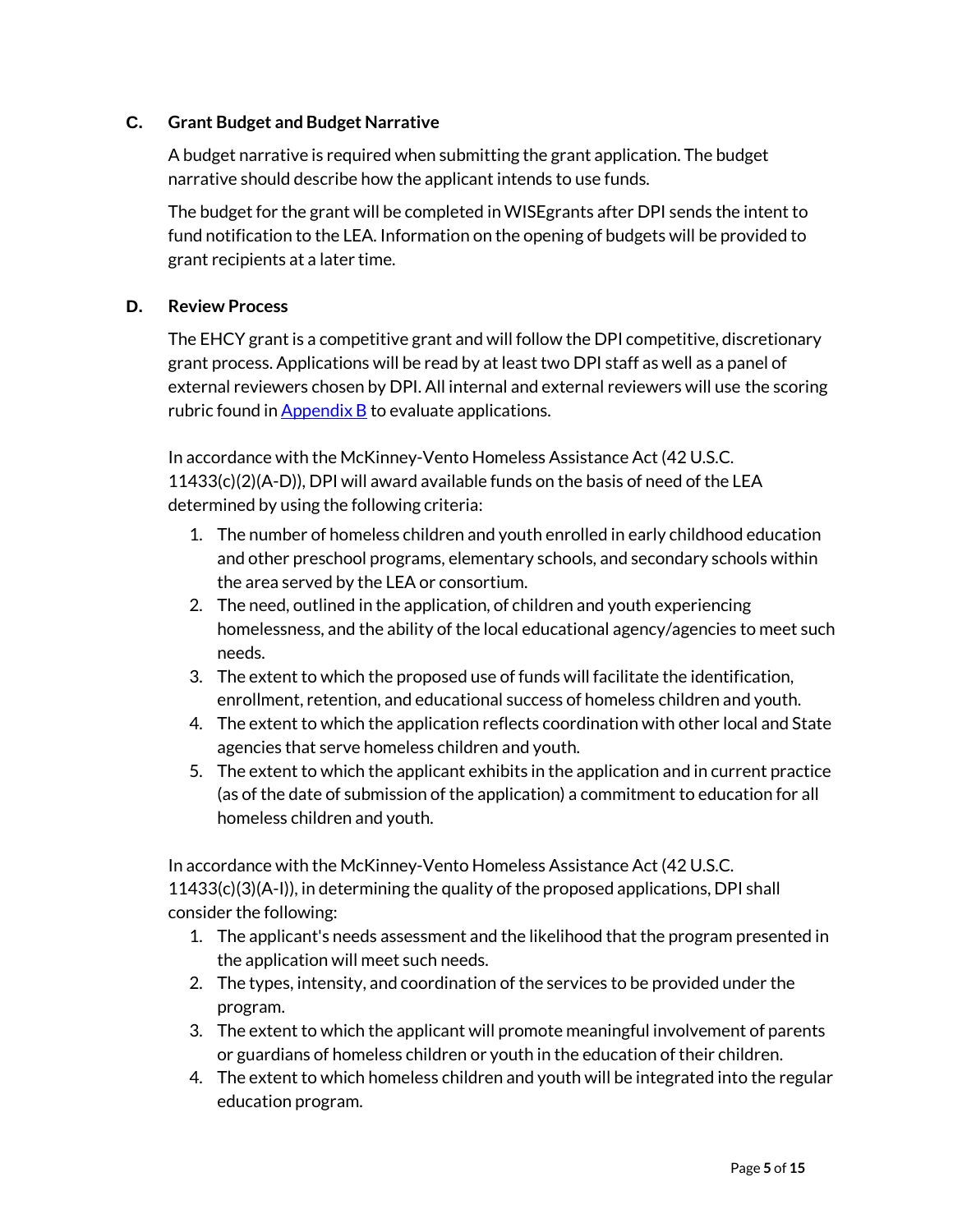- 5. The quality of the applicant's evaluation plan for the program.
- 6. The extent to which services provided will be coordinated with other services available to homeless children and youth and their families.
- 7. The extent to which the LEA will use the subgrant to leverage resources, including by maximizing nonsubgrant funding for the position of the homeless liaison and the provision of transportation.
- 8. How the LEA will use Title I, Part A Homeless Reservation funds to serve homeless children and youth.
- 9. The extent to which the program will address academic success and help to close the achievement gap for students identified as homeless, and the extent to which the applicant's program meets such other measures as DPI considers indicative of a high-quality program.

#### <span id="page-7-0"></span>**VII. Financial Requirements**

#### **A. General Requirements**

Grant recipients will complete the budget in WISEgrants. Grant recipients will receive the Federal Notification of Grant Award only after the budget is submitted, reviewed, and approved by a DPI EHCY consultant or grants specialist in WISEgrants.

Carryover is not allowed after June 30, 2024.

Agencies shall adhere to the guidelines set by the Wisconsin Uniform Financial Accounting Requirements (WUFAR). Information about WUFAR is available on DPI's website at [http://dpi.wi.gov/sfs/finances/wufar/overview.](http://dpi.wi.gov/sfs/finances/wufar/overview) Agencies shall also follow the guidelines set forth in the federal Education Department General Administrative Regulations (EDGAR) and the federal Uniform Grant Guidance 2 CFR Part 200.

#### **B. Budget Revisions**

Budget revisions must be completed in WISEgrants. Budget revisions are required when significant changes need to be made to the original approved budget. The agency shall not expend funds until DPI approves the budget revision. For budget questions, contact Clara Pfeiffer, Grants Specialist, at (608) 261-6324 o[r clara.pfeiffer@dpi.wi.gov.](mailto:clara.pfeiffer@dpi.wi.gov)

#### **C. Financial Claims**

Further detail on claiming deadlines will be communicated to grant recipients at a later time. Recipients will submit claims for reimbursement for approved expenses in WISEgrants. Questions regarding financial claims can be directed to DPI's EHCY accountant, Mark Rudman, at [mark.rudman@dpi.wi.gov](mailto:mark.rudman@dpi.wi.gov) or (608) 267-9187.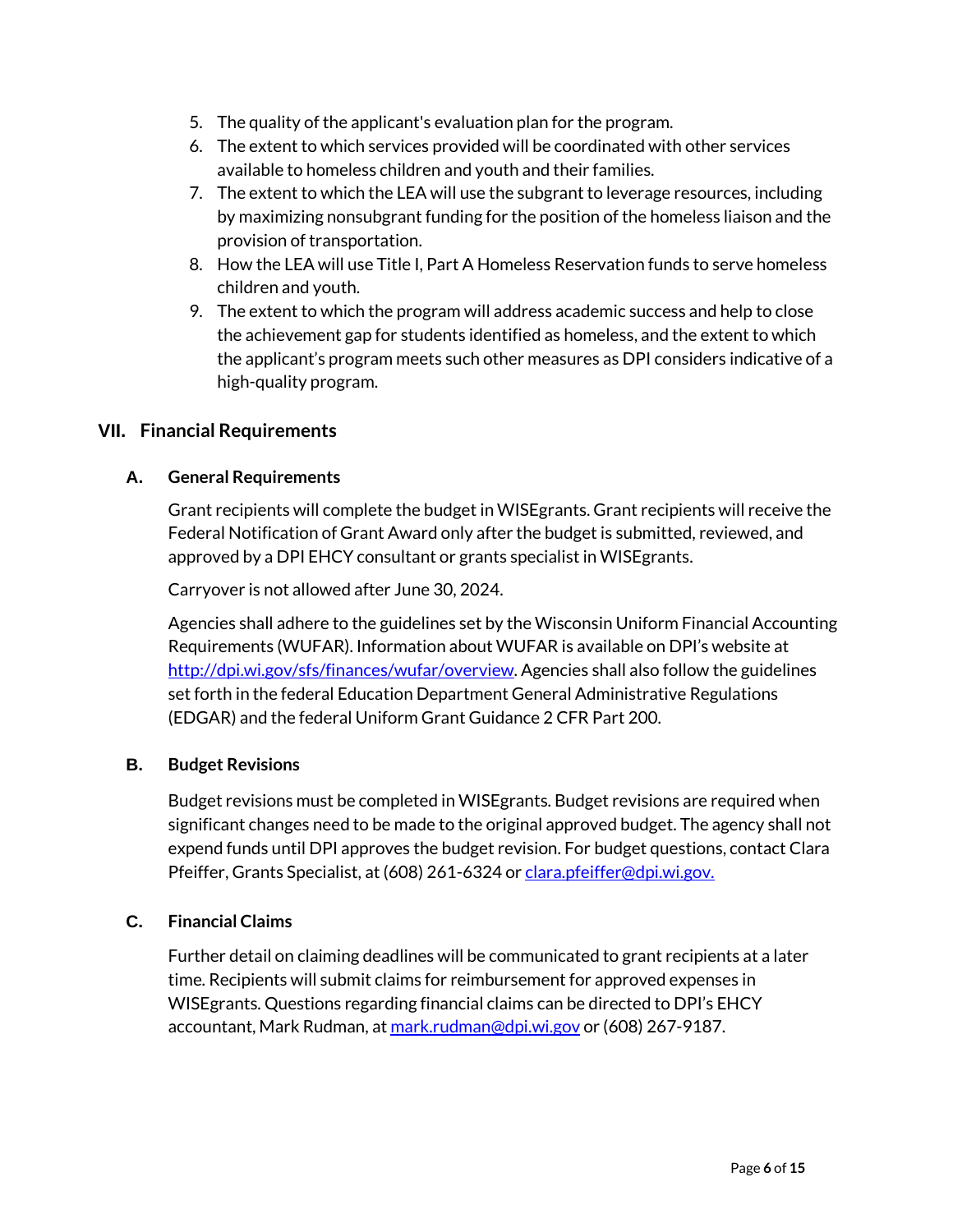#### <span id="page-8-0"></span>**VIII. Instructions for Completing the ARP-HCY Grant Application**

Applications must be completed in full. Applications not completed in full will not be accepted.

#### **Grant Application Sections**

#### **Section I – Contact Information**

#### **Section III – Abstract**

Summarize the proposal, including a description of the services and programs that will be provided to students experiencing homelessness or what the LEA seeks to implement; and the key needs of the population based on the needs assessment information.

#### **Sections IV-VII – Assurances and Certification/Signatures**

Review federal grant assurances and program specific assurances. The Agency Administrator (District Administrator, Charter School President or CEO) and School Board Clerk or Charter School Authorizer need to sign the certification section.

#### **Section VIII – Plan/Demonstration of Need**

Prior to completing the grant application, all applicants must complete an assessment of the educational and related needs of students experiencing homelessness. Needs assessments typically involve a process of reviewing data and systems in order to determine areas of improvement related to the target population of a grant. Applicants should include information on previous and current efforts the LEA has made to support students experiencing homelessness in their answer.

As part of the needs assessment, applicants are encouraged to review data from [WISEdash for Districts](https://dpi.wi.gov/wisedash/districts). Staff must have the "Economic Indicator Analyst Role" assigned to see data pertaining to students experiencing homelessness**.** For more information on requesting the Economic Indicator Analyst Role, please see: [https://dpi.wi.gov/sites/default/files/imce/administrators/e](https://dpi.wi.gov/sites/default/files/imce/administrators/e-mail/Economic_Indicator_Analyst_Role.pdf)[mail/Economic\\_Indicator\\_Analyst\\_Role.pdf](https://dpi.wi.gov/sites/default/files/imce/administrators/e-mail/Economic_Indicator_Analyst_Role.pdf) or contact [WISEsupport.](https://dpi.wi.gov/wisedata/help/request) For a detailed walkthrough of how to locate pertinent data in WISEdash for Districts and WISEgrants, see th[e Data Walkthrough document](https://dpi.wi.gov/sites/default/files/imce/homeless/pdf/2020-23_EHCY_Application-Data_Walkthrough.pdf) posted on the DPI EHCY grant webpage:

[https://dpi.wi.gov/homeless/grant-info.](https://dpi.wi.gov/homeless/grant-info)

#### **Section IX – Readiness/Stakeholders**

Narrative response should identify stakeholder groups and address how the identified stakeholders will be engaged or involved in meeting the overall needs of students experiencing homelessness. Stakeholders should include those directly engaged in the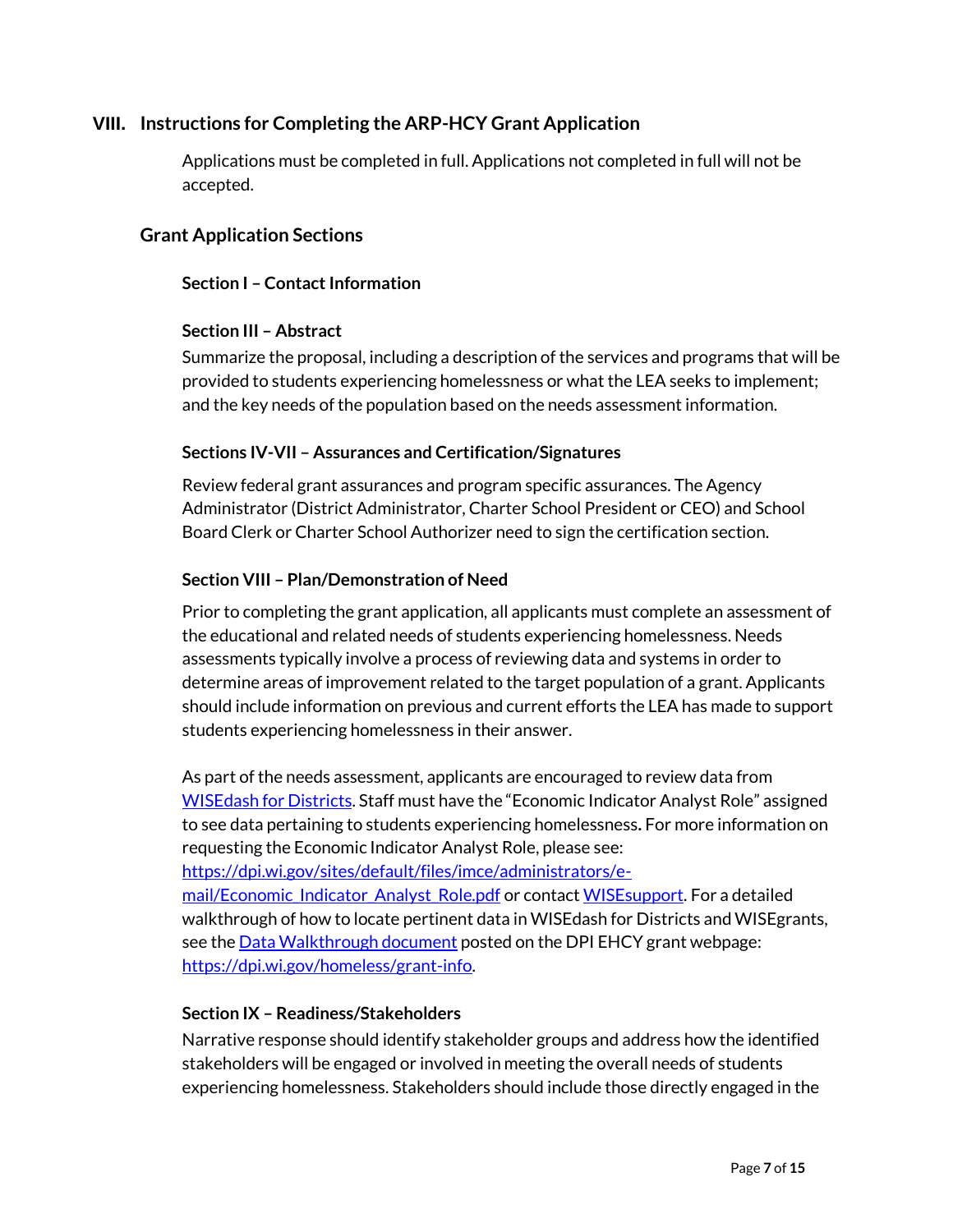schools/the district(LEA staff, families, students, etc.) and groups that support or work directly with schools/the district (community organizations and leaders, businesses, etc.).

Effective stakeholder engagement includes the crucial components of building trust with families and community members; connecting families and community members to knowledge, information, and tools that support learning outside of school; supporting educators with time and skills to connect with stakeholders; and collaborating consistently with families and community partners – across programs, grade levels, and buildings. Best practices in effective stakeholder engagement include: involving key audiences with diverse perspectives, asking stakeholders what their needs are, listening to feedback closely, and responding to stakeholder questions. For more resources on local stakeholder engagement, visit:

[https://dpi.wi.gov/sites/default/files/imce/continuous-improvement/pdf/local](https://dpi.wi.gov/sites/default/files/imce/continuous-improvement/pdf/local-stakeholder-engagement-essa-idea.pdf)[stakeholder-engagement-essa-idea.pdf](https://dpi.wi.gov/sites/default/files/imce/continuous-improvement/pdf/local-stakeholder-engagement-essa-idea.pdf) or "Meaningful Local Engagement Under ESSA: A Handbook for LEA and School Leaders",

[https://dpi.wi.gov/sites/default/files/imce/esea/pdf/lea-and-sl](https://dpi.wi.gov/sites/default/files/imce/esea/pdf/lea-and-sl-engagementhandbook_8.10.17.pdf)[engagementhandbook\\_8.10.17.pdf\)](https://dpi.wi.gov/sites/default/files/imce/esea/pdf/lea-and-sl-engagementhandbook_8.10.17.pdf).

#### **Section X – Budget Narrative**

The narrative response should include a description of how all funds will be used to support students experiencing homelessness and should also be aligned to the needs presented in the needs assessment. DPI EHCY staff will examine the budget narrative when reviewing submitted WISEgrants budgets.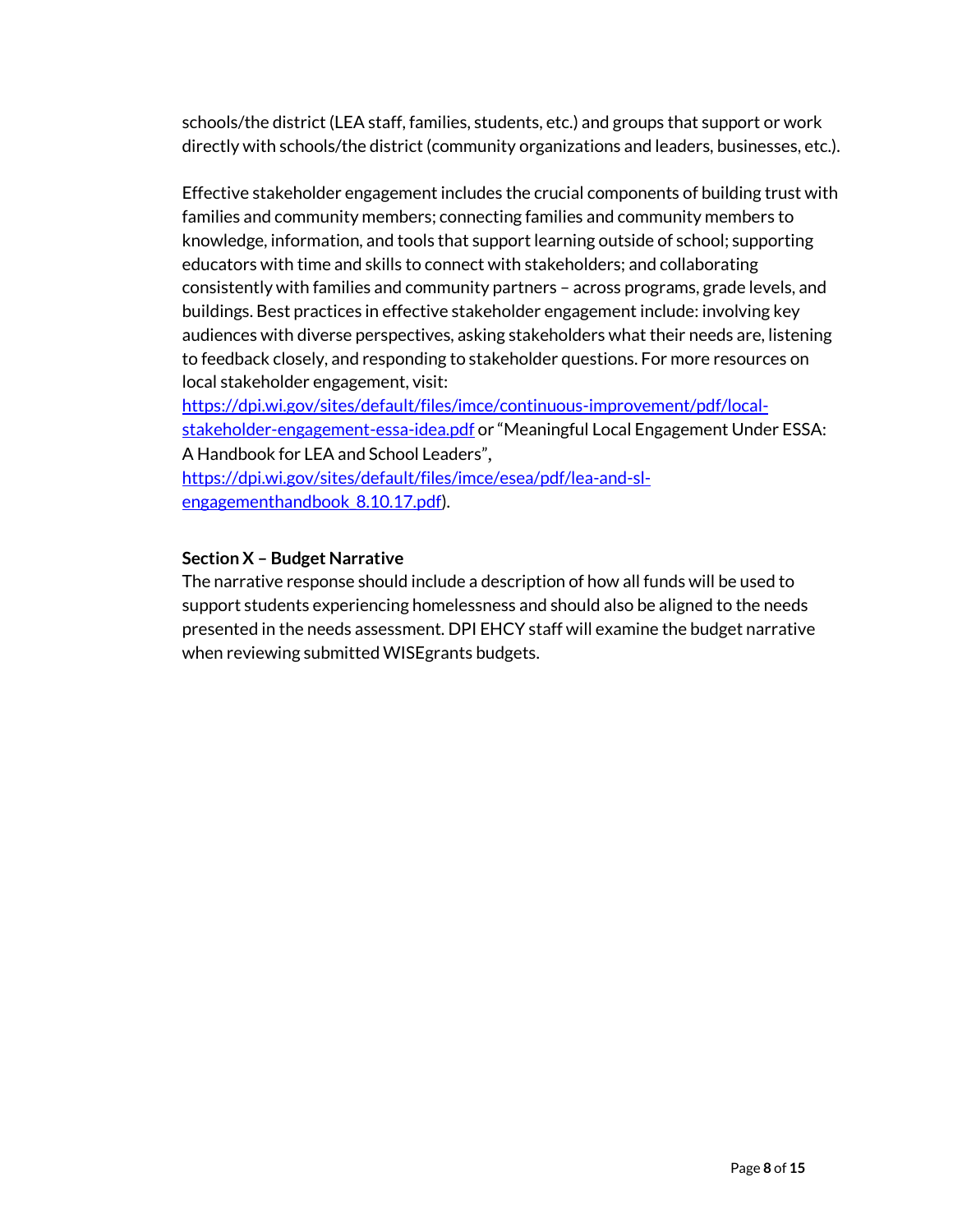#### <span id="page-10-0"></span>**Appendix A: Allowable activities under the McKinney-Vento Homeless Assistance Act, Subtitle VII-B Reauthorized by Title IX, Part A of the Every Student Succeeds Act (**42 U.S.C 11433(d))

AUTHORIZED ACTIVITIES- A local educational agency may use funds awarded under this section for activities that carry out the purpose of this subtitle, including the following:

**(1)** The provision of tutoring, supplemental instruction, and enriched educational services that are linked to the achievement of the same challenging state academic standards as the state establishes for other children and youths.

**(2)** The provision of expedited evaluations of the strengths and needs of homeless children and youths, including needs and eligibility for programs and services (such as educational programs for gifted and talented students, children with disabilities, and English learners, services provided under Title I of the Elementary and Secondary Education Act of 1965 or similar state or local programs, programs in career and technical education, and school nutrition programs).

**(3)** Professional development and other activities for educators and specialized instructional support personnel that are designed to heighten the understanding and sensitivity of such personnel to the needs of homeless children and youths, the rights of such children and youths under this subtitle, and the specific educational needs of runaway and homeless youths.

**(4)** The provision of referral services to homeless children and youths for medical, dental, mental, and other health services.

**(5)** The provision of assistance to defray the excess cost of transportation for students under section 20 USC. sec. 722(g)(4)(A), not otherwise provided through federal, state, or local funding, where necessary to enable students to attend the school selected under section 20 USC. 722(g)(3).

**(6)** The provision of developmentally appropriate early childhood education programs, not otherwise provided through federal, state, or local funding, for preschoolaged homeless children.

**(7)** The provision of services and assistance to attract, engage, and retain homeless children and youths, particularly homeless children and youths who are not enrolled in school, in public school programs and services provided to non-homeless children and youths.

**(8)** The provision for homeless children and youths of before- and after-school, mentoring, and summer programs in which a teacher or other qualified individual provides tutoring, homework assistance, and supervision of educational activities.

**(9)** If necessary, the payment of fees and other costs associated with tracking, obtaining, and transferring records necessary to enroll homeless children and youths in school, including birth certificates, immunization or other required health records, academic records, guardianship records, and evaluations for special programs or services.

**(10)** The provision of education and training to the parents and guardians of homeless children and youths about the rights of, and resources available to, such children and youths, and other activities designed to increase the meaningful involvement of parents and guardians of homeless children and youths in the education of such children and youths.

**(11)** The development of coordination between schools and agencies providing services to homeless children and youths, as described in 20 USC. sec. 722(g)(5).

**(12)** The provision of specialized instructional support services (including violence prevention counseling) and referrals for such services.

**(13)** Activities to address the particular needs of homeless children and youths that may arise from domestic violence and parental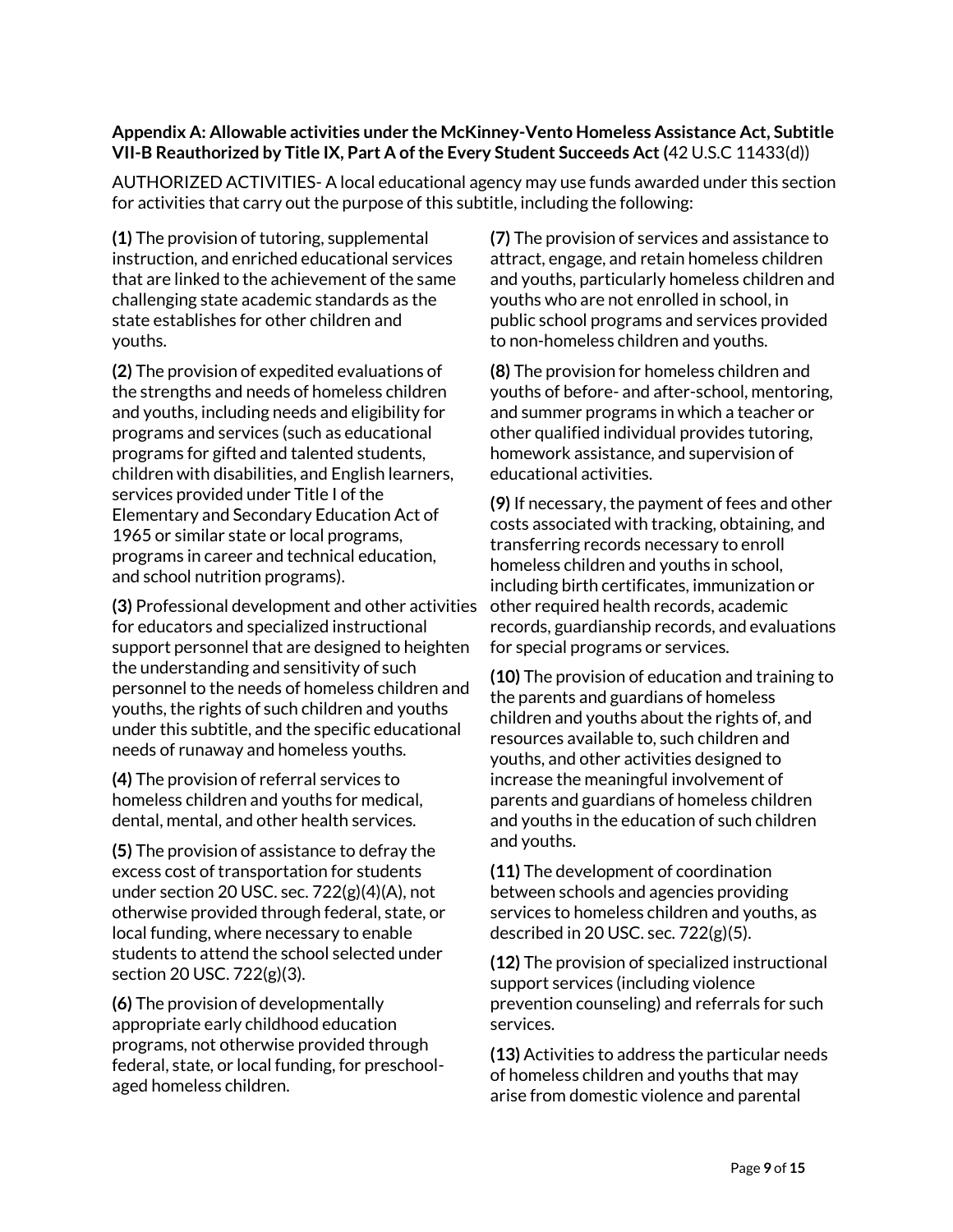mental health or substance abuse problems.

**(14)** The adaptation of space and purchase of supplies for any non-school facilities made available under subsection (a)(2) to provide services under this subsection.

**(15)** The provision of school supplies, including those supplies to be distributed at shelters or temporary housing facilities, or other appropriate locations.

**(16)** The provision of other extraordinary or emergency assistance needed to enable homeless children and youths to attend school and participate fully in school activities.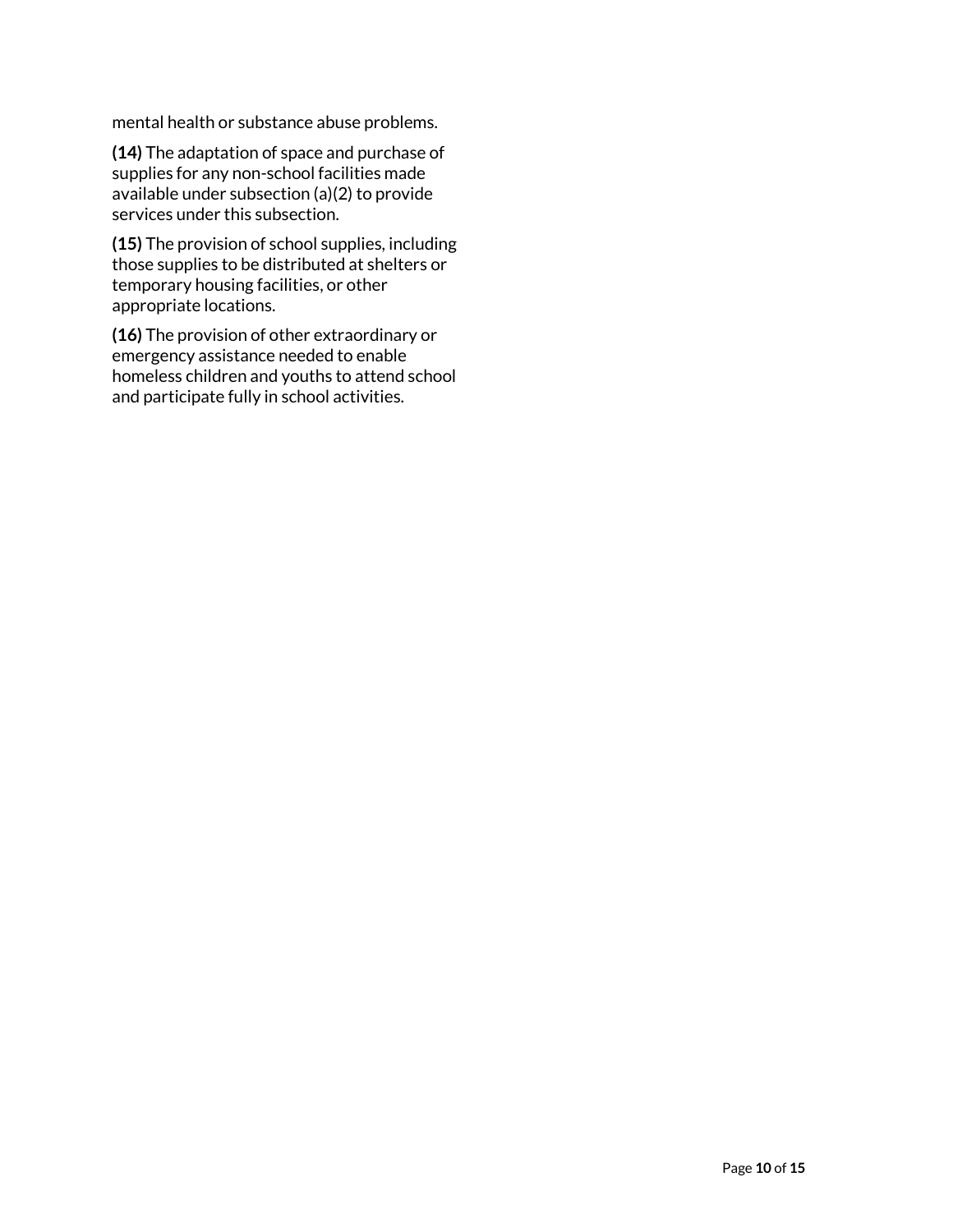<span id="page-12-0"></span>**Appendix B: Scoring Rubric**



### **ARP-HCY Grant Application Evaluation Rubric**

Applicant:

Reviewer Number: \_\_\_\_\_\_\_\_\_\_\_\_\_\_\_\_\_\_\_\_\_\_\_\_\_\_\_\_\_\_\_\_

| <b>Section III. Abstract</b> |                                                                                                                                                                                                                         |  |  |  |
|------------------------------|-------------------------------------------------------------------------------------------------------------------------------------------------------------------------------------------------------------------------|--|--|--|
| Question                     | Summarize the proposal, make sure to address the targeted population,<br>key needs, and what the project ultimately seeks to implement.                                                                                 |  |  |  |
| 1: Not Present               | There was no information submitted.                                                                                                                                                                                     |  |  |  |
| 2: Beginning                 | There was not adequate summary of the proposal or key needs.                                                                                                                                                            |  |  |  |
| 3: Developing                | There was a partial description of the services or programs that will be<br>provided, but it was not clear and did not include key needs of the<br>population.                                                          |  |  |  |
| 4: Accomplished              | There was an adequate description of services and programs that will<br>be provided to homeless children and youth, including a summary of<br>the key needs of the population as determined by the needs<br>assessment. |  |  |  |
|                              | There was a strong description of services and programs that will be<br>provided to homeless children and youth, including a clear summary of<br>the key needs of the population as determined by the needs             |  |  |  |
| 5: Exemplary<br>Notes:       | assessment.                                                                                                                                                                                                             |  |  |  |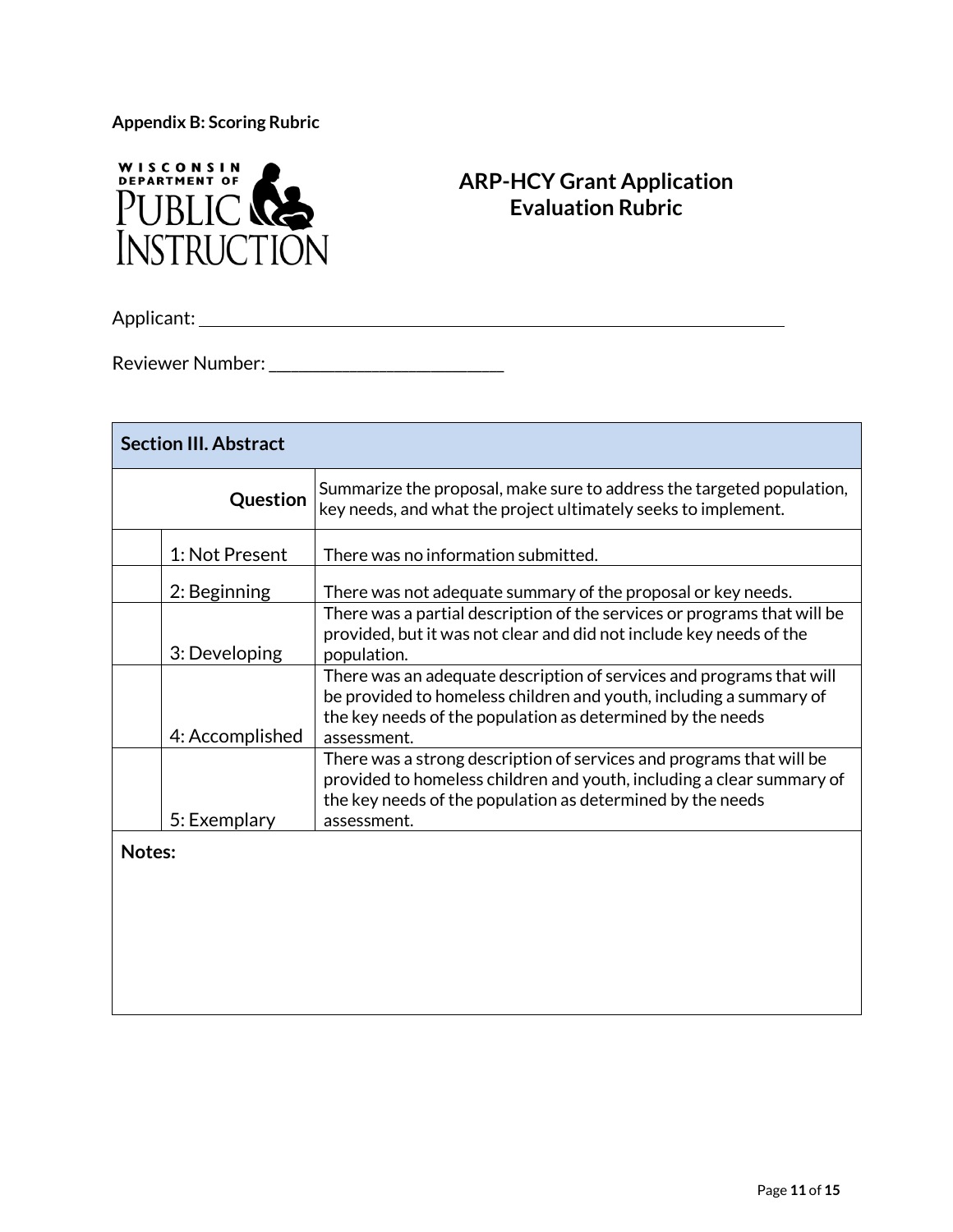| <b>Section VIII. Plan</b>                                                                                                                                                                                                                                                                                                                      |  |  |  |
|------------------------------------------------------------------------------------------------------------------------------------------------------------------------------------------------------------------------------------------------------------------------------------------------------------------------------------------------|--|--|--|
| Demonstration of Need: Identify the overall need(s) to be addressed by<br>the grant project. Identify the supporting data being used to determine<br>need.                                                                                                                                                                                     |  |  |  |
| There was no information submitted.                                                                                                                                                                                                                                                                                                            |  |  |  |
| There was an overall need included but no corresponding supporting<br>data or a description of approaches to data analysis and assessing gaps.                                                                                                                                                                                                 |  |  |  |
| There was an overall need for the grant included, some supporting<br>data, and there was a partial description of an organized and systematic<br>approach to use the data for meaningful analysis. The data analysis<br>approach did not include, or only partially included, gaps being<br>experienced by students experiencing homelessness. |  |  |  |
| There was an overall need described for the grant, supporting data was<br>included as was a description of an organized and systematic approach<br>to use the data for meaningful analysis. This data analysis approach also<br>included an assessment of the gaps being experienced by students<br>experiencing homelessness.                 |  |  |  |
| There was a strong description of the overall need, the supporting data,<br>and the organized and systematic approach to use the data for<br>meaningful analysis. This data analysis approach also included an<br>assessment of the gaps over multiple years being experienced by<br>students experiencing homelessness.                       |  |  |  |
|                                                                                                                                                                                                                                                                                                                                                |  |  |  |
|                                                                                                                                                                                                                                                                                                                                                |  |  |  |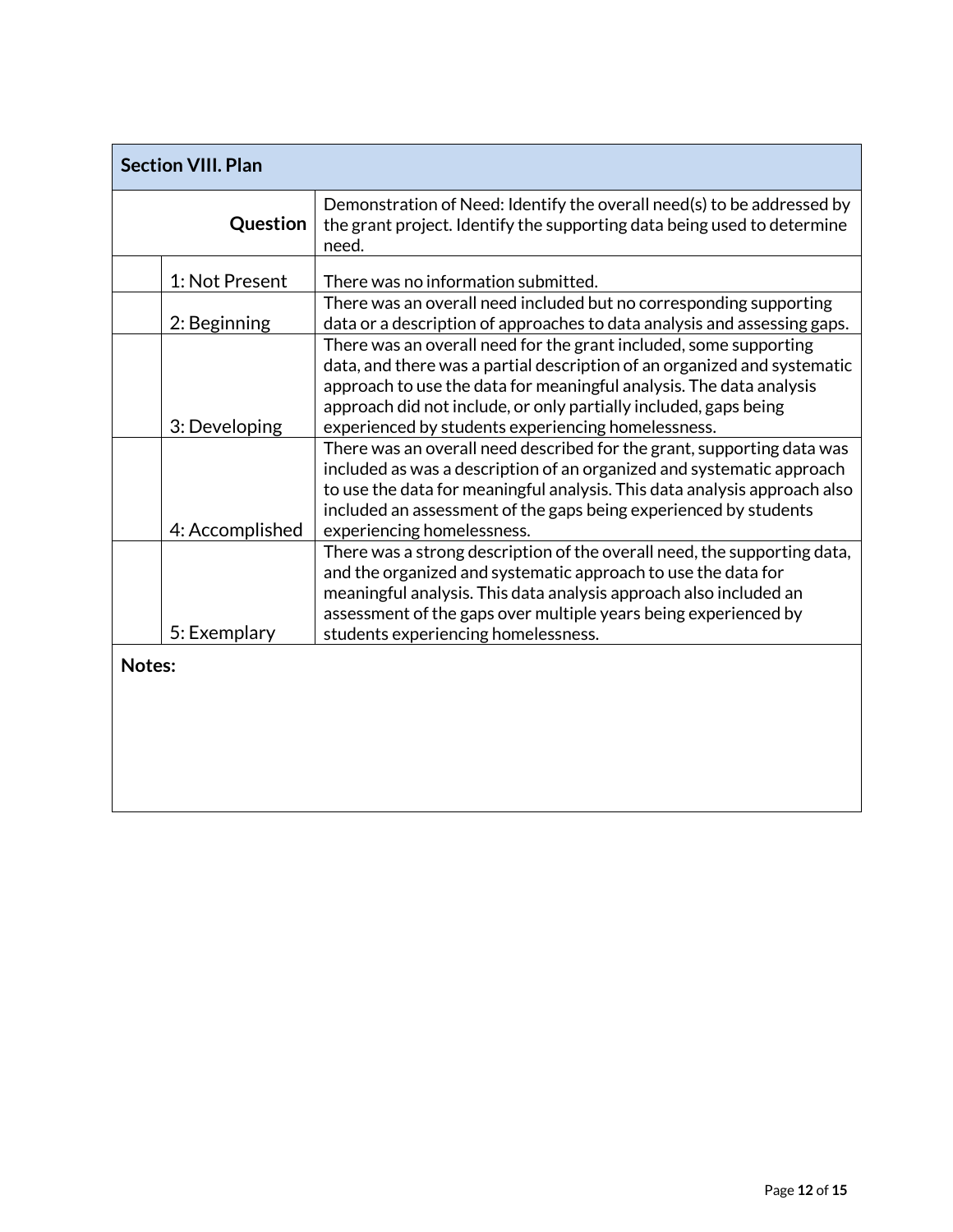| <b>Section IX. Readiness/Stakeholders</b> |                 |                                                                                                                                                                                                            |  |
|-------------------------------------------|-----------------|------------------------------------------------------------------------------------------------------------------------------------------------------------------------------------------------------------|--|
|                                           | Question        | Who are the stakeholders identified for this grant project?                                                                                                                                                |  |
|                                           | 1: Not Present  | There was no information submitted.                                                                                                                                                                        |  |
|                                           | 2: Beginning    | The planned stakeholders or planned stakeholder roles were not<br>adequately described.                                                                                                                    |  |
|                                           | 3: Developing   | The planned stakeholder team and stakeholder roles were described,<br>but there appeared to be little/no stakeholders representing the<br>needs of students experiencing homelessness.                     |  |
|                                           | 4: Accomplished | The planned stakeholder team and corresponding roles were<br>described. The identified stakeholders represent the needs of<br>students experiencing homelessness.                                          |  |
|                                           |                 | The planned stakeholder team and corresponding roles were<br>described in-depth. The identified stakeholders represent the needs of<br>students experiencing homelessness and were chosen specifically for |  |
| Notes:                                    | 5: Exemplary    | their expertise in working with/representing these students.                                                                                                                                               |  |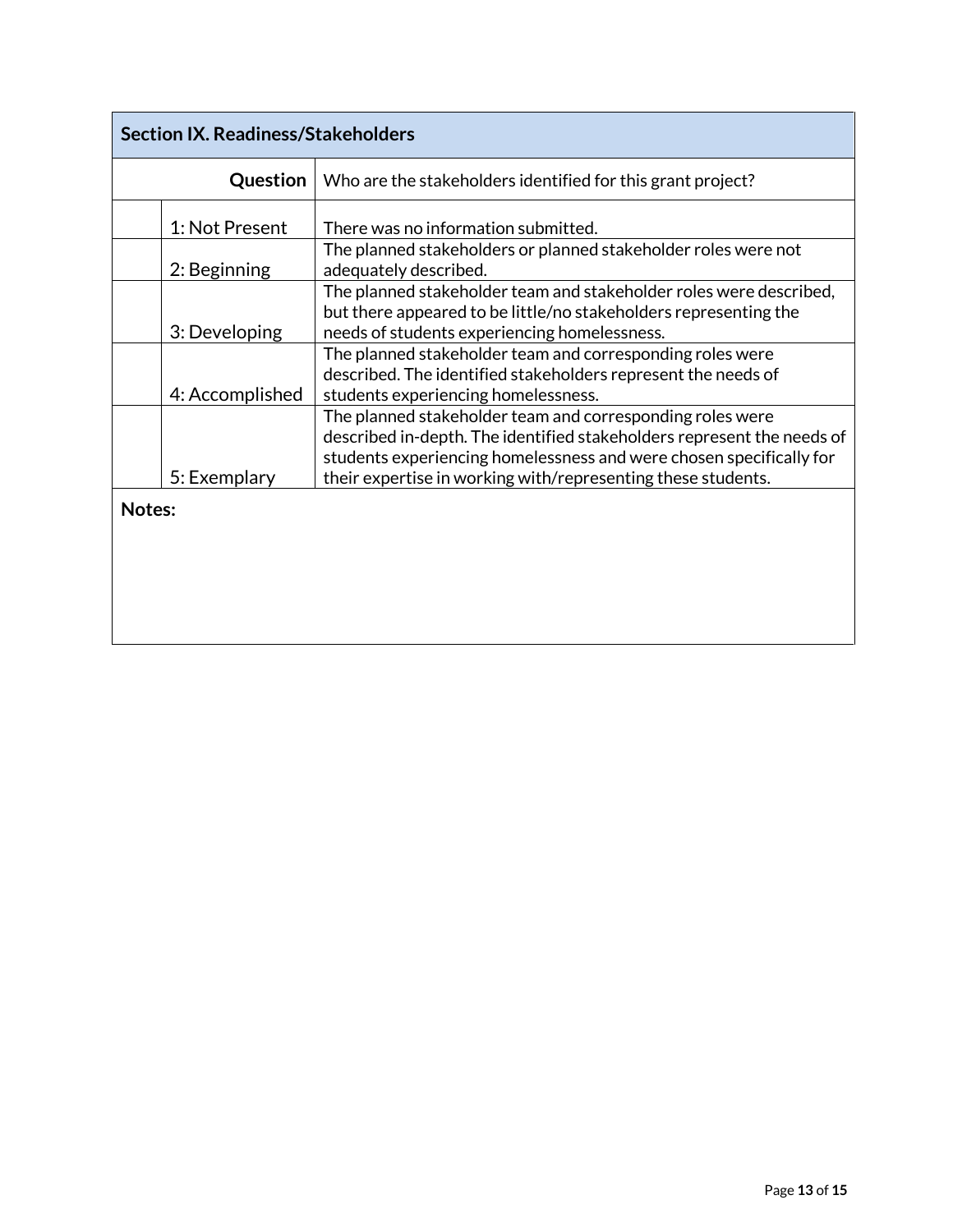| <b>Section X. Budget Narrative</b> |                                                                                                                                                                                                                       |  |  |
|------------------------------------|-----------------------------------------------------------------------------------------------------------------------------------------------------------------------------------------------------------------------|--|--|
| Question                           | How will you use ARP-HCY grant funds to address the identified needs<br>during the grant cycle?                                                                                                                       |  |  |
| 1: Not Present                     | There was no information submitted.                                                                                                                                                                                   |  |  |
| 2: Beginning                       | There was not adequate description of how funds will be used.                                                                                                                                                         |  |  |
| 3: Developing                      | Narrative answers were submitted, but description was not clear enough<br>to determine how all funds will support students or may include<br>unallowable uses as outlined in the McKinney-Vento Act.                  |  |  |
| 4: Accomplished                    | Description included how all funds will be used to support students, are<br>allowable uses of funds, and generally aligned with needs presented in the<br>needs assessment.                                           |  |  |
| 5: Exemplary                       | In depth description of how all funds will be used to support students<br>experiencing homelessness was provided. Narrative indicated that<br>funding will be aligned to the needs presented in the needs assessment. |  |  |
| Notes:                             |                                                                                                                                                                                                                       |  |  |
|                                    |                                                                                                                                                                                                                       |  |  |
|                                    |                                                                                                                                                                                                                       |  |  |
|                                    |                                                                                                                                                                                                                       |  |  |